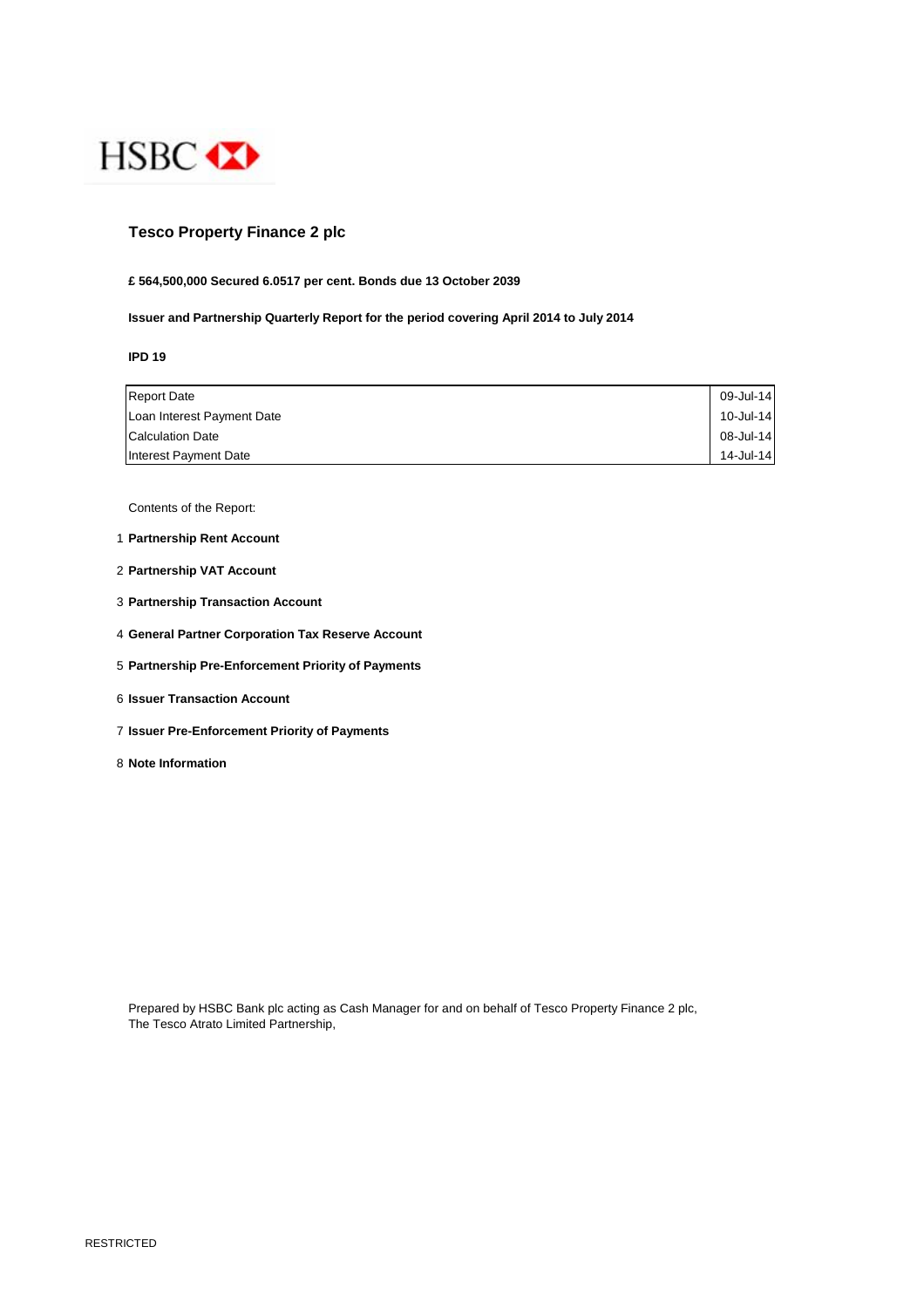## **1. Partnership Rent Account 69796072**

|             | Opening Balance                    | $0.08$ Cr           |
|-------------|------------------------------------|---------------------|
| <b>DATE</b> | <b>ENTRY DETAILS</b>               | CR/DR<br>AMOUNT (£) |
| 23-Sep-09   | Initial Deposit on Closing Date    | 5,000.00 Cr         |
| 19-Jun-14   | Rent                               | 8,678,746.90 Cr     |
| 10-Jul-14   | To Partnership Transaction Account | 8,678,746.90 Dr     |
|             | <b>Closing Balance</b>             | 5,000.08 Cr         |

# **2. Partnership VAT Account 69796099**

|                        | Opening Balance                          | 1,763,168.45 Cr                    |
|------------------------|------------------------------------------|------------------------------------|
| <b>DATE</b>            | <b>ENTRY DETAILS</b>                     | CR/DR<br>AMOUNT (£)                |
| 29-Apr-14<br>18-Jun-14 | <b>VAT Payment</b><br><b>VAT Funding</b> | 1,729,169.39 Dr<br>1,735,749.39 Cr |
|                        | <b>Closing Balance</b>                   | 1,769,748.45 Cr                    |

#### **3. Partnership Transaction Account 69796080**

| 11-Apr-14   | <b>Opening Balance</b>      | 99,897.24 Cr     |       |
|-------------|-----------------------------|------------------|-------|
| <b>DATE</b> | <b>ENTRY DETAILS</b>        | AMOUNT (£)       | CR/DR |
|             |                             |                  |       |
| 07-Jul-14   | <b>Credit Interest</b>      | 40.25 Cr         |       |
| 07-Jul-14   | Credit Interest             | 297.45 Cr        |       |
| 07-Jul-14   | <b>Credit Interest</b>      | 750.85 Cr        |       |
| 10-Jul-14   | <b>Transfer from Rent</b>   | 8,678,746.90 Cr  |       |
| 10-Jul-14   | <b>Trustee Fee</b>          | 1,500.00 Dr      |       |
| 10-Jul-14   | Ongoing Fee                 | 14,994.12 Dr     |       |
| 10-Jul-14   | <b>Expenses</b>             | 57,767.89 Dr     |       |
| 10-Jul-14   | Partnership Swap payment    | 1,734,128.96 Cr  |       |
| 10-Jul-14   | <b>Partnership Debt</b>     | 10,258,558.34 Dr |       |
| 10-Jul-14   | <b>Property Advisor Fee</b> | $0.00$ Dr        |       |
| 10-Jul-14   | <b>Transfer to General</b>  | $0.00$ Dr        |       |
|             |                             |                  |       |
|             |                             |                  |       |
|             |                             |                  |       |
|             | <b>Closing Balance</b>      | 181,041.30 Cr    |       |
|             |                             |                  |       |

## **4. General Partner Corporation Tax Reserve Account 69796115**

|             | Opening Balance        | $0.00$ $Cr$         |
|-------------|------------------------|---------------------|
| <b>DATE</b> | <b>ENTRY DETAILS</b>   | CR/DR<br>AMOUNT (£) |
|             |                        |                     |
|             |                        |                     |
|             |                        |                     |
|             | <b>Closing Balance</b> | 0.00 Cr             |
|             |                        |                     |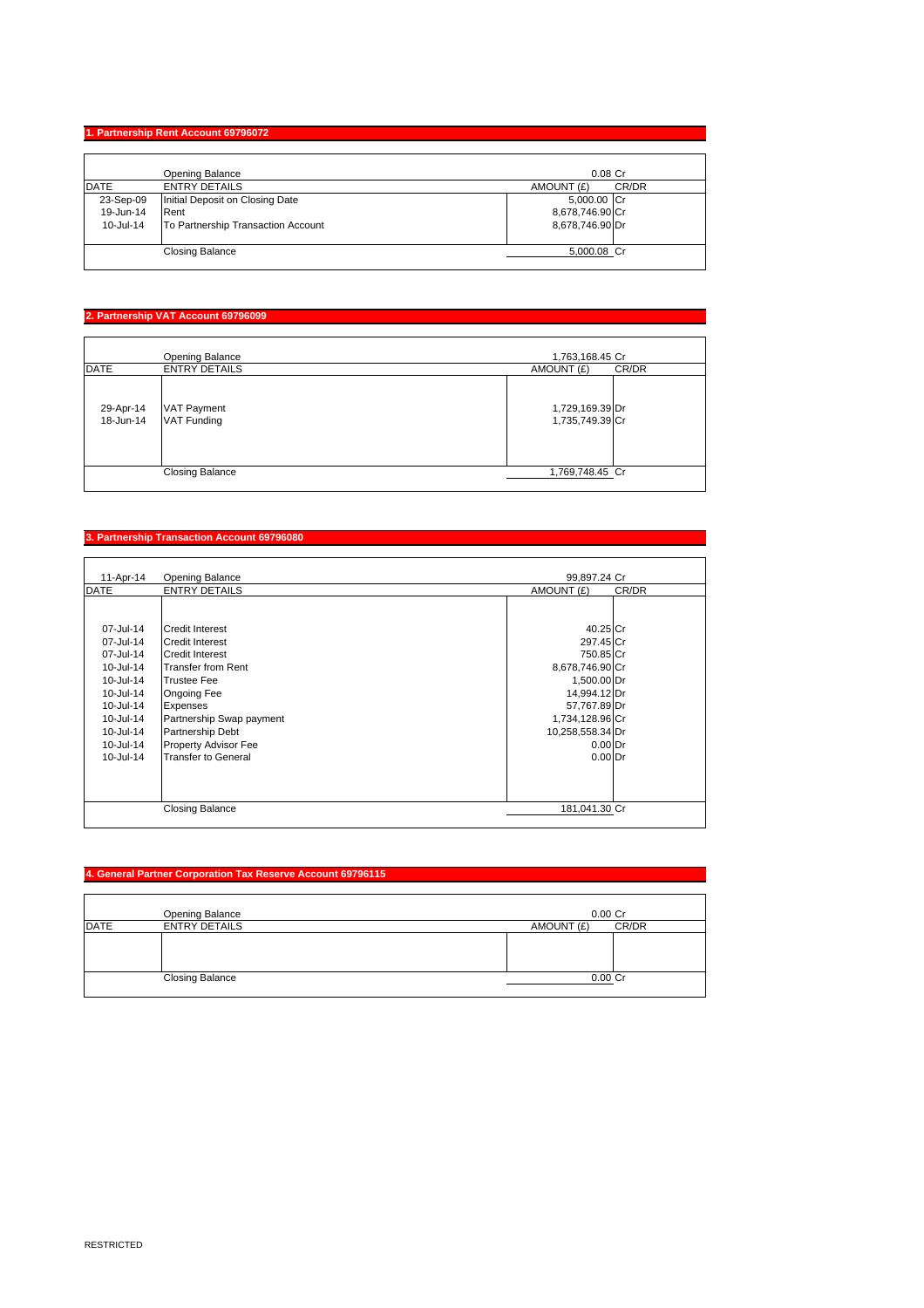|           | 5. Partnership Pre-Enforcement Priority of Payments                                                                  |                          |                       |
|-----------|----------------------------------------------------------------------------------------------------------------------|--------------------------|-----------------------|
|           |                                                                                                                      | <b>Funds Paid Out of</b> | <b>Funds Received</b> |
| Date      |                                                                                                                      | account (£)              | into account (£)      |
| 10-Jul-14 |                                                                                                                      |                          |                       |
|           | <b>Partnership Available Funds</b>                                                                                   |                          |                       |
|           |                                                                                                                      |                          |                       |
|           | a Rental Income                                                                                                      |                          | 8,678,746.90          |
|           | b Funds from Issuer under Partnership Swaps                                                                          |                          | 10,258,582.98         |
|           | c From Partnership VAT Account                                                                                       |                          |                       |
|           | d From Partnership Disposal Proceeds Account                                                                         |                          |                       |
|           | e From Partnership Insurance Proceeds Account                                                                        |                          |                       |
|           | f Interest received by the Partnership Accounts and Rent Account                                                     |                          |                       |
|           | g Eligible Investment Earnings by Partnership                                                                        |                          |                       |
|           | h Advance under Committed Subordinated Loan Agreement                                                                |                          |                       |
|           | Net proceeds of a CPO Disposal or a Mortgage Property                                                                |                          |                       |
|           | Net proceeds of a disposal of a Mortgage Property                                                                    |                          |                       |
|           | k Any other sums standing to the credit of the Partnership Transaction Ac                                            |                          | 100,985.79            |
|           | <b>Partnership Pre-Enforcement Priority of Payments</b>                                                              |                          |                       |
|           |                                                                                                                      |                          |                       |
|           | a Partnership Security Trustee Fees<br>b Issuer Security Trustee Fee, Bond Trustee, operating expenses of the Issuer | 1,500.00                 |                       |
|           | (Ongoing Partnership Facility Fee)                                                                                   | 9,244.12                 |                       |
|           | c Partnership Operating Expenses excluding GP UK Tax                                                                 | 2,794.50                 |                       |
|           | d Partnership Operator Fee                                                                                           | 54,973.39                |                       |
|           | d Property Advisor Fee (Annual 25 K Jan)                                                                             |                          |                       |
|           | d Nominees Corporate Services Provider Fee                                                                           |                          |                       |
|           | d Nominees Holdco Corporate Services Provider Fee                                                                    |                          |                       |
|           | d Nominees Side Letter payments                                                                                      |                          |                       |
|           | d Nominees Holdco Side Letter payments                                                                               |                          |                       |
|           | d Account Bank Fee                                                                                                   |                          |                       |
|           | d Cash Manager Fee                                                                                                   |                          |                       |
|           |                                                                                                                      |                          |                       |
|           | d Issuer Account Bank, PPA CM, CSP Fee (Ongoing Partnership Facility Fee)                                            | 5,000.00                 |                       |
|           | d Headlease payment                                                                                                  |                          |                       |
|           | e Partnership Expenses Ledger payment                                                                                | 6,250.00                 |                       |
|           | f Partnership Debt Interest                                                                                          | 8,040,819.34             |                       |
|           | Partnership Swap payment                                                                                             | 8,524,454.02             |                       |
|           | g Partnership Debt Principal                                                                                         | 2,217,739.00             |                       |
|           | Issuer Partnership Swap Termination Amount (Ongoing Partnership Facility                                             |                          |                       |
|           | h Fee)                                                                                                               | 750.00                   |                       |
|           | Partnership Swap Termination Amount<br>j Property Pool Manager Fee                                                   | 0.00                     |                       |
|           | k Partnership Expenses Ledger payment                                                                                | 174,791.30               |                       |
|           | I Alteration Adjustment Rent                                                                                         |                          |                       |
|           | m Committed Subordinated Loan payment                                                                                |                          |                       |
|           | n Partnership Distribution Account                                                                                   |                          |                       |
|           |                                                                                                                      |                          |                       |
|           | <b>Totals</b>                                                                                                        | 19,038,315.67            | 19,038,315.67         |

| Expense Reserve Ledger - Max GBP 500,000.00 |         |               |
|---------------------------------------------|---------|---------------|
| 10-Jul-14                                   | Date    | 181,041.30 Cr |
|                                             | Balance | 181,041.30    |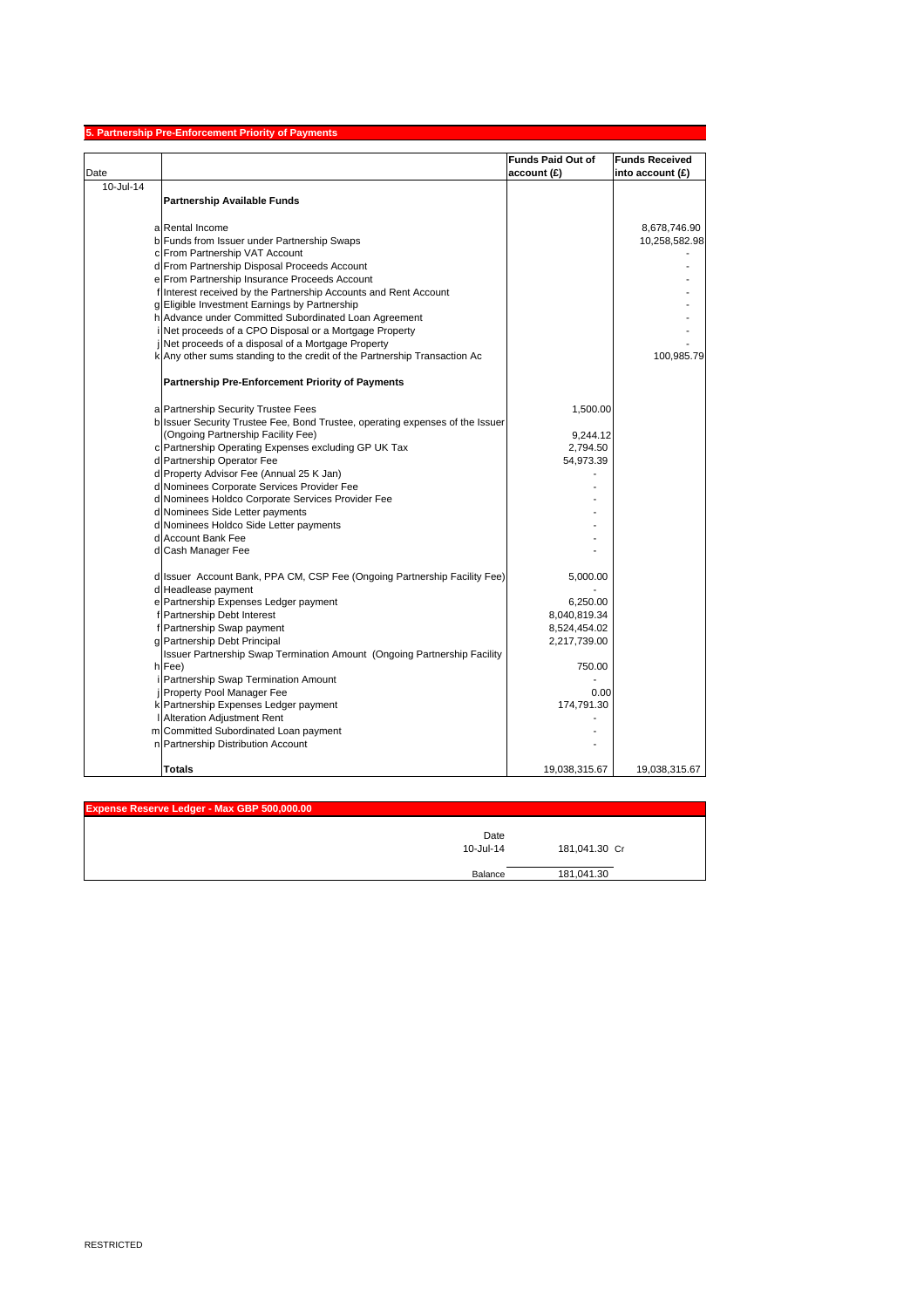### **6. Issuer Transaction Account 69796123**

|                                                                                                                                                     | <b>Opening Balance</b>                                                                                                                                                                                                                             | 70.575.24 Cr                                                                                                                                                             |       |
|-----------------------------------------------------------------------------------------------------------------------------------------------------|----------------------------------------------------------------------------------------------------------------------------------------------------------------------------------------------------------------------------------------------------|--------------------------------------------------------------------------------------------------------------------------------------------------------------------------|-------|
| <b>DATE</b>                                                                                                                                         | <b>ENTRY DETAILS</b>                                                                                                                                                                                                                               | AMOUNT (£)                                                                                                                                                               | CR/DR |
| $01-May-14$<br>02-Jun-14<br>01-Jul-14<br>$14$ -Jul-14<br>14-Jul-14<br>14-Jul-14<br>14-Jul-14<br>14-Jul-14<br>14-Jul-14<br>14-Jul-14<br>$14$ -Jul-14 | Credit interest<br>Credit interest<br><b>Credit interest</b><br><b>Swaps Receipts</b><br><b>Partnership Debt</b><br>Swap Pays<br><b>Ongoing Fee</b><br><b>HSBC</b> Fee<br><b>Issuer Operating Expenses</b><br><b>Issuer Profit</b><br><b>Notes</b> | 177.54 Cr<br>9.31 Cr<br>8.43 Cr<br>1,734,128.96 Cr<br>10,258,558.34 Cr<br>1,734,128.96 Dr<br>14,244.12 Cr<br>7,700.00 Dr<br>6,544.12 Dr<br>750.00 Cr<br>10,258,558.33 Dr |       |
|                                                                                                                                                     | <b>Closing Balance</b>                                                                                                                                                                                                                             | 71,520.53 Cr                                                                                                                                                             |       |

## **7. Issuer Pre-Enforcement Priority of Payments**

| Date      |                                                        | <b>Funds Paid Out of</b><br>account (£) | <b>Funds Received</b><br>into account (£) |
|-----------|--------------------------------------------------------|-----------------------------------------|-------------------------------------------|
| 14-Jul-14 |                                                        |                                         |                                           |
|           | <b>Issuer Available Funds</b>                          |                                         |                                           |
|           | a Funds due to Issuer under Partnership Swap Agreement |                                         | 8,524,454.02                              |
|           | b Amounts due to Issuer in respect of Partnership Loan |                                         | 10,273,552.46                             |
|           | c Any amount due to Issuer under Issuer Swap Agreement |                                         | 10,258,582.98                             |
|           | d Ineterest Received by Issuer on Transaction Account  |                                         | 0.00                                      |
|           | e Eigible Investment Earnings                          |                                         | 0.00                                      |
|           | <b>Issuer Pre-Enforcement Priority of Payments</b>     |                                         |                                           |
|           | a Bond Trustee Fee                                     | 1,200.00                                |                                           |
|           | a Issuer Security Trustee Fee                          | 1,500.00                                |                                           |
|           | <b>b</b> Issuer Operating Expenses                     | 6.544.12                                |                                           |
|           | c Issuer/Issuer Holdco Corporate Services Provider Fee | 0.00                                    |                                           |
|           | c Paying Agent Fee                                     | 500.00                                  |                                           |
|           | c Account Bank Fee                                     | 750.00                                  |                                           |
|           | c Cash Manager Fee                                     | 3,750.00                                |                                           |
|           | d Bond Interest                                        | 8,040,819.33                            |                                           |
|           | d Bond Principal<br>d Issuer Swap Provider             | 2,217,739.00                            |                                           |
|           | d Partnership Swap payment                             | 8,524,454.02<br>10,258,582.98           |                                           |
|           | e Issuer Profit                                        | 750.00                                  |                                           |
|           | f Swap Subordinated Amounts                            | 0.00                                    |                                           |
|           | g Issuer Partnership Swap Termination Amount           | 0.00                                    |                                           |
|           | hilssuer Transaction Account                           | 0.01                                    |                                           |
|           | <b>Totals</b>                                          | 29,056,589.46                           | 29,056,589.46                             |